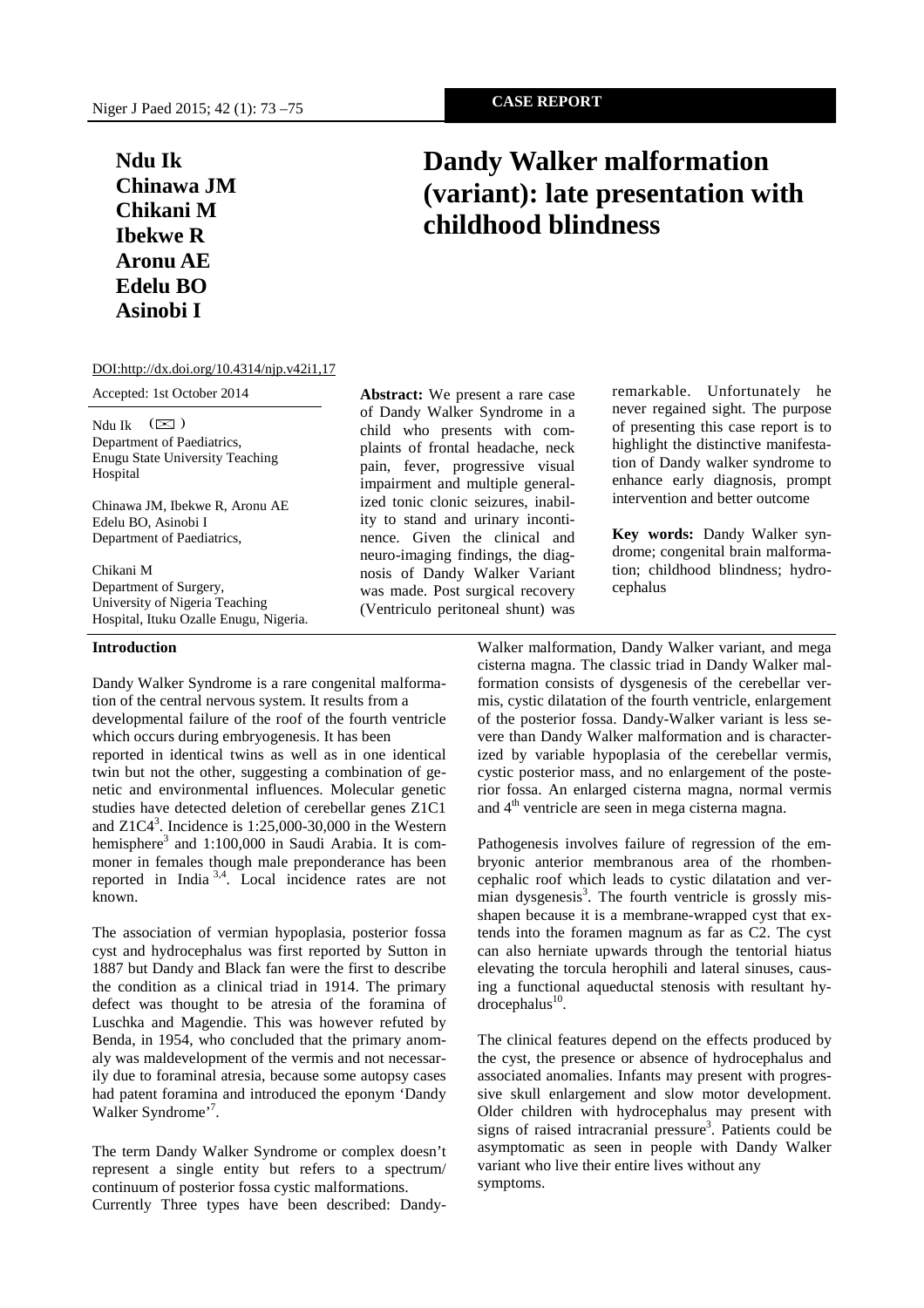Dandy-Walker syndrome often occurs in patients with PHACE syndrome and an emerging class of diseases called ciliopathies.' Diagnosis is by CT scan which can distinguish between hydrocephalus associated with Dandy-Walker and hydrocephalus associated with other etiologies. MRI is performed for detailed evaluation of Dandy-Walker malformation lesions and complications after the diagnosis is suspected using computed tomography  $(CT)$  and ultra-sound<sup>15</sup>. USS is used for prenatal diagnosis and it is particularly used for postnatal followup studies of hydrocephalus<sup>15</sup>. Treatment involves surgery, management of associated problems and genetic counseling. This case is being reported because of its rarity and the need for a high index of suspicion in clinical practice. Early identification and appropriate intervention can significantly improve quality of life.

#### **Case report**

Eleven year old male who was referred from Federal medical centre Asaba with complaints of continuous fever, frontal headache, early morning effortless vomitting and neck pain that progressed to retraction of 8 weeks duration. There were also multiple seizures, tonic clonic with loss of consicusness, progressive visual impairment as revealed by findoscopy, that progressed to blindness with aggressiveness, out of school with normal development milestone. He eventually couldn't stand and also developed urinary incontinence over the last 2/52. General examination revealed a fully conscious but very irritable child, anthropometry (especially occipito- frontal circumference) was within normal limits. CNS exam revealed Positive meningeal signs, Pupils 5mm dilated reacting sluggishly to light, Fundoscopy revealed bilateral papilloedema, optic atrophy. There was global hypertonia and hyperreflexia and truncal ataxia earlier and Blood pressure was elevated (150/130 mmHg) lately. Initial Diagnosis of Post Meningitic Hydrocephalus was made to rule out an SOL. Routine investigations: FBC, SEUCR, Urinalysis, RVS (negative) were essentially normal, CT Scan report: Dandy Walker Variant. See fig 1. Visual acuity showed no perception to light. Given the history and unique clinicoradiological features, the diagnosis of Dandy Walker (variant) was made. Given the history and unique clinico -radiological features, the diagnosis of Dandy Walker (variant) was made. Treatment was with phenobarb, Antibiotics Rocephin because meningitis was suspected. Decongestants was given to reduce the raised intracranial pressure since fundoscopy revealed bilateral papillopoedema, though hydrallazine was used to to reduce the blood pressure but it still remained high. Ventriculo peritoneal shunt was done on the  $9<sup>th</sup>$  day, Post surgical condition was satisfactory. Seizures stopped, blood pressure normalized and patient subsequently became ambulant and followed up in the clinic, however visual acuity still showed no perception to light. Unfortunately he never regained sight.

Visual impairment initially was not taken serious by mother till he became completely blind and required assistance to move around



#### **Discussion**

Dandy Walker Syndrome is a rare congenital malformation of the Central Nervous System<sup>1</sup>. It could arise as a genetically sporadic disorder and this may be the cause of the index case. However molecular genetic studies to detect deletion of cerebellar genes Z1C1 and Z1C4 were not done because of laboratory limitations. It is reported to be commoner in females, though the present case is male. Other predisposing factors include first trimester exposure to rubella, cytomegalovirus, toxoplasmosis, warfarin, alcohol, and isotretinoin $15$ . We could however not ascertain if our patient was exposed to these variables above in utero.

Some patients may be asymptomatic with normal intracranial pressure or they may have only mild unsteadiness of gait or intellectual impairment until the syndrome is activated by head trauma or a systemic infection. Our patient developed the symptoms at the age of 11 years after a febrile illness. Post meningitic occlusion of the foramina of Luschka and Magendie has been reported<sup>3</sup> and this may have complicated the underlying congenital abnormality which led to the development of the clinical features at presentation in the index patient. The classical triad of hydrocephalus in an older child whose sutures are supposed to have fused includes dementia, urinary incontinence, inablity to walk or ataxia. We noted two out of the triad in our case. These are due to pressure effects of long standing hydrocephalus and the minimum requirements for the shunt replacement or endoscopic third ventriculostomy operations are, the presence of at least two compo-nents of the clinical triad, presence of ventriculomegaly, and normal opening pressure of CSF*.* The raised blood pressure was a compensatory mechanism to maintain cerebral perfusion and the eventual progression to neck retraction was possibly an ominous sign of coning. Visual impairment initially was not taken serious by mother till he became completely blind and required assistance to move around. The optic nerve is very fragile and is easily damaged by

raised intracranial pressure. The optic artery is in the centre of the optic sheath and resultant optic ischemia and optic atrophy lead to irreversible blindness and this occurred in the index case. Early surgical intervention may have arrested this.

Diagnosis is by CT scan which can distinguish between hydrocephalus associated with Dandy-Walker and hydrocephalus associated with other etiologies<sup>15</sup>. The CT scan for the index case revealed tri-ventricular dilatation and communication between the fourth ventricle and